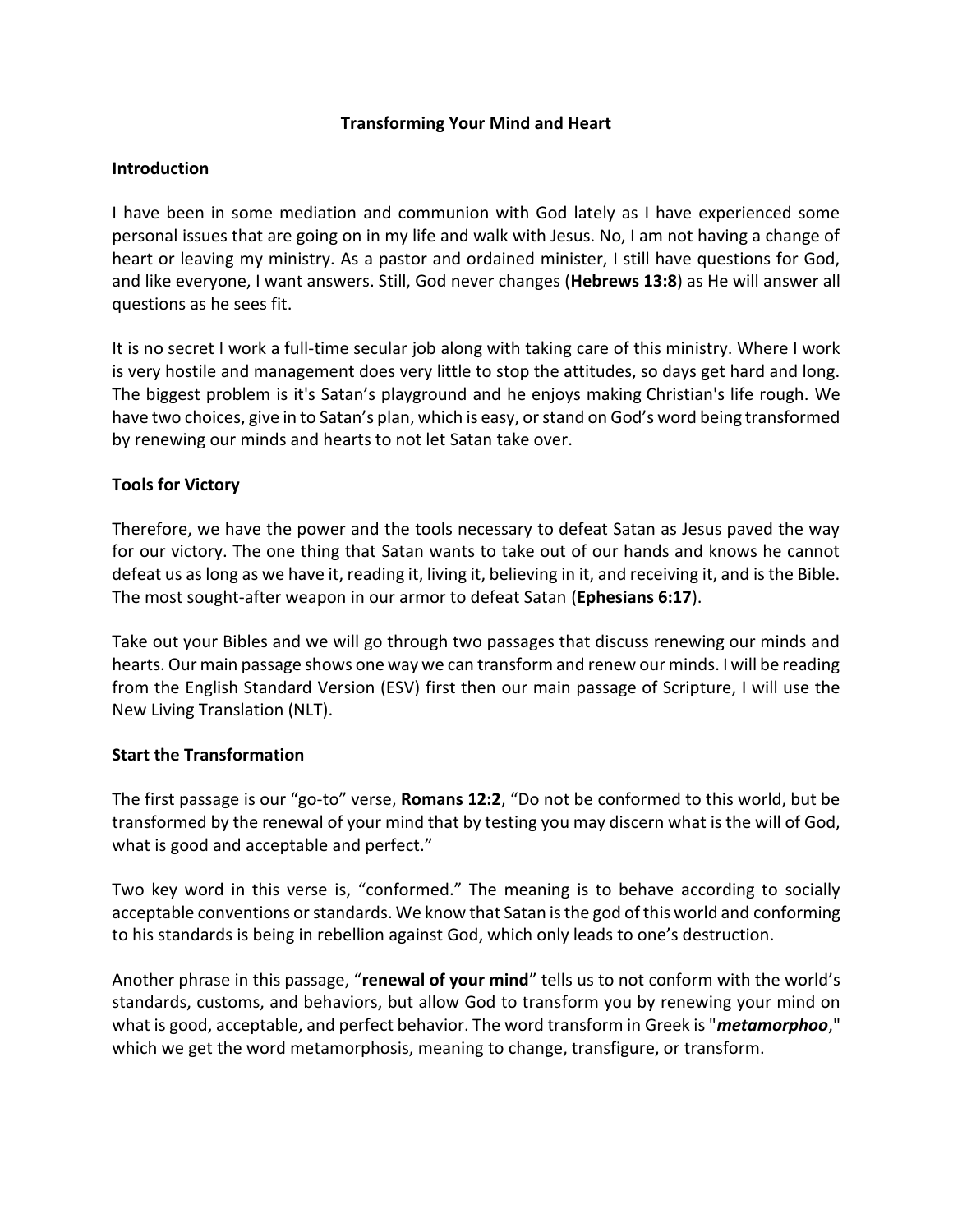We do not want Satan taking over and leaving us in a physical and spiritual mess. **Proverbs 4:23** mentions the importance of renewing our minds, "Guard your heart above all else, for it determines the course of your life."

Still, have your Bibles open? I hope so. Our main passage for this discussion is Colossians chapter three, verses one through seventeen (**Colossians 3:1-17**), and I will be using the New Living Translation (NLT). Three things that the apostle Paul mentions in this passage of Scripture will allow us to transform and renew our minds and hearts in the right direction towards Christ.

## **Seek Spiritual Values – Colossians 3:1-4**

Since accepting Jesus as our Lord and Savior, received water baptism, and hopefully, baptism of the Holy Spirit, we are raised to a new life with Jesus. Let us now set our hearts on the realities of heaven or on the things above (v.1). We must bring heavenly direction to our earthly duties.

As I go about my tasks at work, I try to incorporate godly ways to make decisions that will benefit everyone. I know I will not please everyone, but we do not work for man, we work for God (**Colossians 3:23**), to give Him all the glory, Hallelujah!

## **Make Up Your Mind**

Paul continues to "**set your minds on things above**" or set our hearts. The word set (*zeteite*) means to "seek or strive for earnestly." Then he adds the statement, "**not the things of earth**," or not on earthly things. Our concern must be eternal, not temporal. Basically, fix our eyes on the unseen, which is eternal, and know what is seen is temporary or temporal. Our world would be better lived in the power of the resurrected, glorified Christ than it would be of Satan and all the deceit that comes with him (**John 10:10**).

Furthermore, in the last two verses, we find accepting Jesus as Lord and Savior, we died in our old lives of sin and rebellion against God. What God performed was a "**spiritual circumcision**" (**Colossians 2:11**) as He cut out all the old stuff that was keeping us from revealing Jesus to the whole world (**Matthew 28:18-20**). Likewise, it prevents us from sharing in His glory.

Paul uses the word "**hidden**" to imply concealment and safety. Even though we are not yet glorified, we are safe and secure in Christ because of what He did on the cross and our acceptance of the fact that Jesus died for everyone, so salvation is a free gift from God (**Romans 5:15-18**).

# **Putting Off the Sins of Our Old Self – Colossians 3:5-11**

The word death in this verse does not refer to the killing of another person, but to take away those sins of our old life as they belong to the world. They were our earthly nature and never live like that again as we are new creations in Christ Jesus.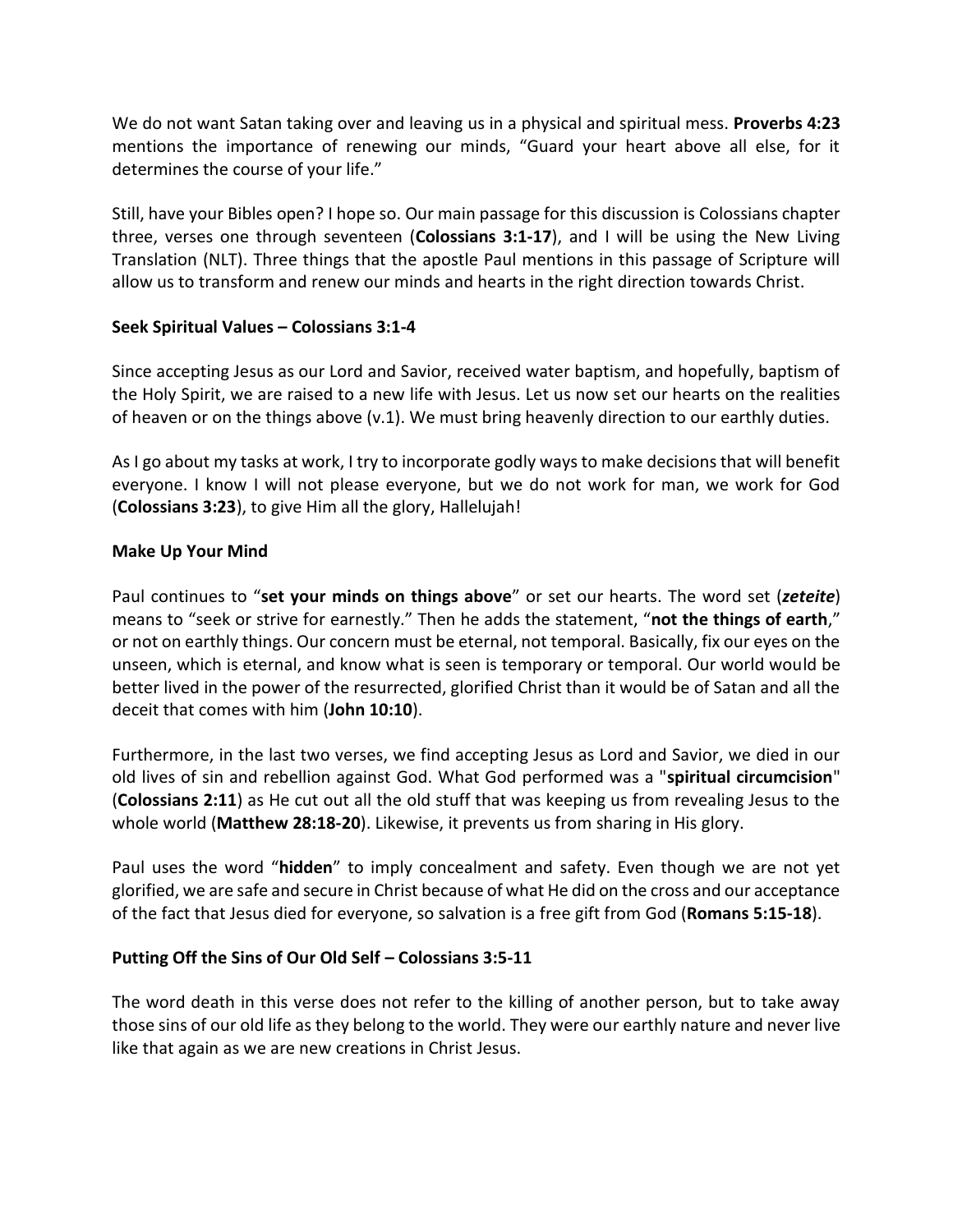Ever heard a Christian say, "**I'm just an old sinner saved by grace**." Before accepting Jesus' free gift of salvation, yes, that did apply. Now it does not apply to them because now they are a "**new creation in Christ**."

We are not to partake in the following:

- **Sexual immorality (fornication)**
- **Impurity (wilder perversion)**
- **Lust (uncontrollable passion)**
- **Evil desires (illicit craving).**
- **Greed (covetousness, which leads to becoming an idolater)**

Therefore, if we partake in any of these above will go right back to worshipping Satan and the world again. God does not like sin and will not tolerate it, not one bit from any believer or nonbeliever. Paul also reminds us that we were once under Satan's yoke and did all of these shameful things (v. 6-7).

# **Six Vices of the Old Self**

Paul states that we need to rid or put off ourselves of **six vices** in verses 8-9 that plague our lives daily such as:

- **Anger (smoldering hatred)**
- **Rage (acute outburst)**
- **Malicious behavior (intentional anger and rage)**
- **Slander (speaking evil and lies against another)**
- **Filthy language (shameful or abrasive speech)**
- **Lying**

These six vices are very unbecoming of a Christian. At salvation, we must discard or get rid of these vices that hold us back from experiencing the full love of Christ.

Now, we see how those six vices controlled our lives. Paul continues in verse 10 to "**put on our new nature**" or our new self. It needs constant renewal every day in order to keep up in victory over sin. We never want to go back to our old selves. It was taken off and thrown away like taking the trash out of your home. With our new self, we can become more like Jesus because we transformed our minds in Christ **(Romans 12:2**).

Therefore, renewing our minds and hearts has no boundaries and no restrictions on race, color, or orientation. His love is for everyone and all we need to do is to accept it, remove the old self, and put on the new self. Nothing else matters but Jesus (v. 11).

# **Putting On the Virtues of Our New Self – Colossians 3:12-17**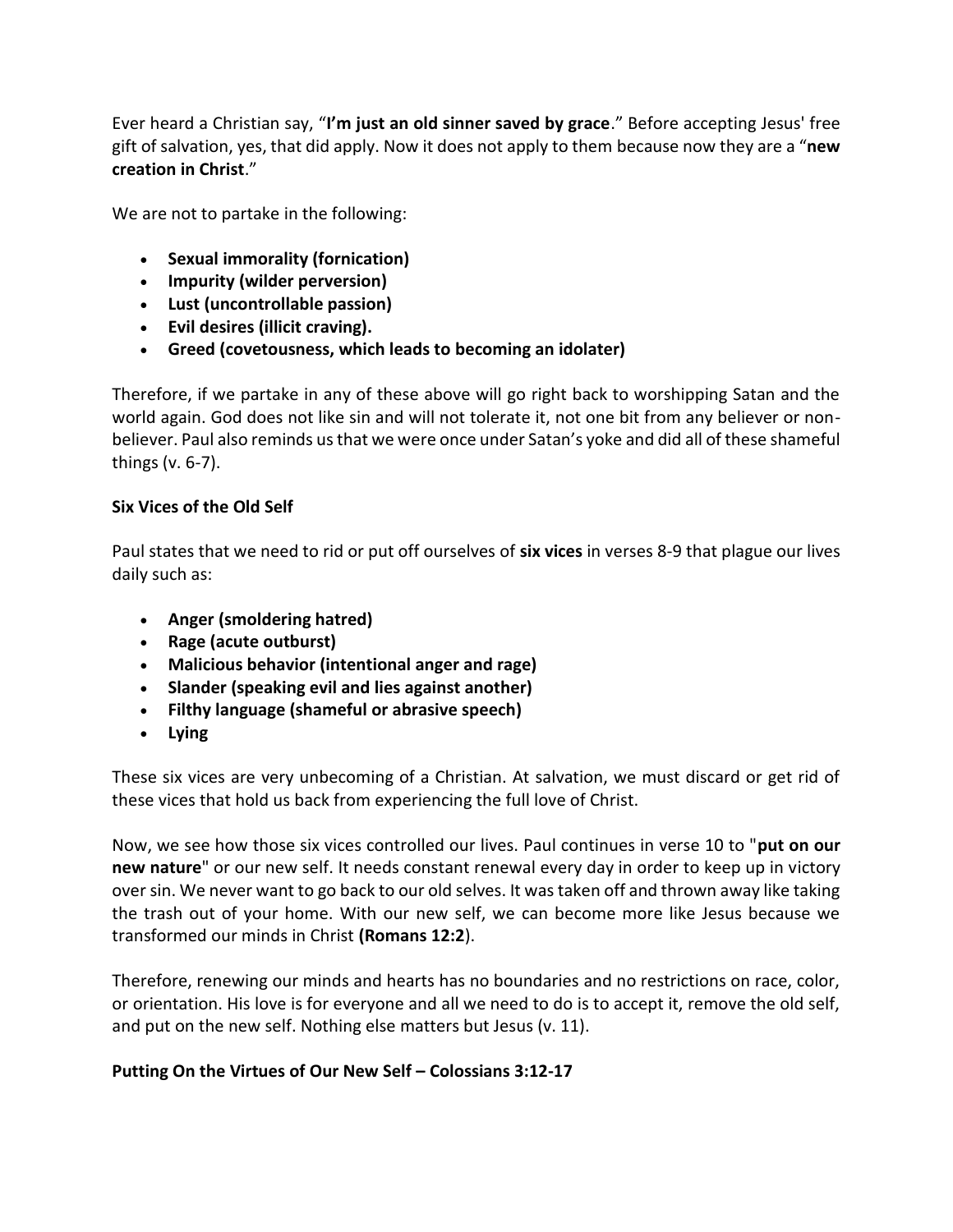The third thing we need to transform our minds, heart, and lives is to put on our new self. As I mentioned, there are six vices we need to get rid of.

## **Eight Virtues of the New Self**

There are **eight virtues** we need to be successful in putting on our new self. Paul tells us to clothe ourselves (v. 12). As we put on our clothes to go to work or play, we need to put on our new clothes of the following virtues such as:

- **Compassion**
- **Kindness**
- **Humility**
- **Gentleness**
- **Patience**
- **Bear with each other or make allowances for each other's faults**
- **Forgiveness**

The last two, for some, are easier said than done. We have issues with others' faults and we develop a bad habit of condemning them for their habits. When we do, we need to ask for forgiveness. Remember, God has forgiven you for a multitude of sins (**Matthew 18:27**). We should be able to forgive others for their trespasses. Don't be like the Unforgiving Debtor (**Matthew 18:23-35**).

### **All You Need is Love**

The last virtue is the greatest one of all, **love** (**1 Corinthians 13:13**). In your repertoire of virtues, love should be the cover. It is of supreme importance and the perfect bond. It holds all the other virtues together in perfect unity. As we love in faith, we let Jesus' peace come into our hearts (**Galatians 5:6**). We are members of the body of Christ and are called to live in peace (v. 15). Always be thankful for everything.

### **Conclusion**

In conclusion, go, and teach and counsel others (v. 16) about transforming their minds and hearts. Seek God's Word first and make it final authority. Study His word every day. Meditate on every verse and passages. Be grateful that with the new self, you can discern what you are being taught with spiritual eyes. Lastly, everything you do, you do it in the name of the Lord Jesus (v. 17). Be His representative or ambassador as you go about your day meeting people, working with others, or being with family. Again, be thankful and grateful, Amen!

# **I am Dale Van De Bogart and I approve of this message!**